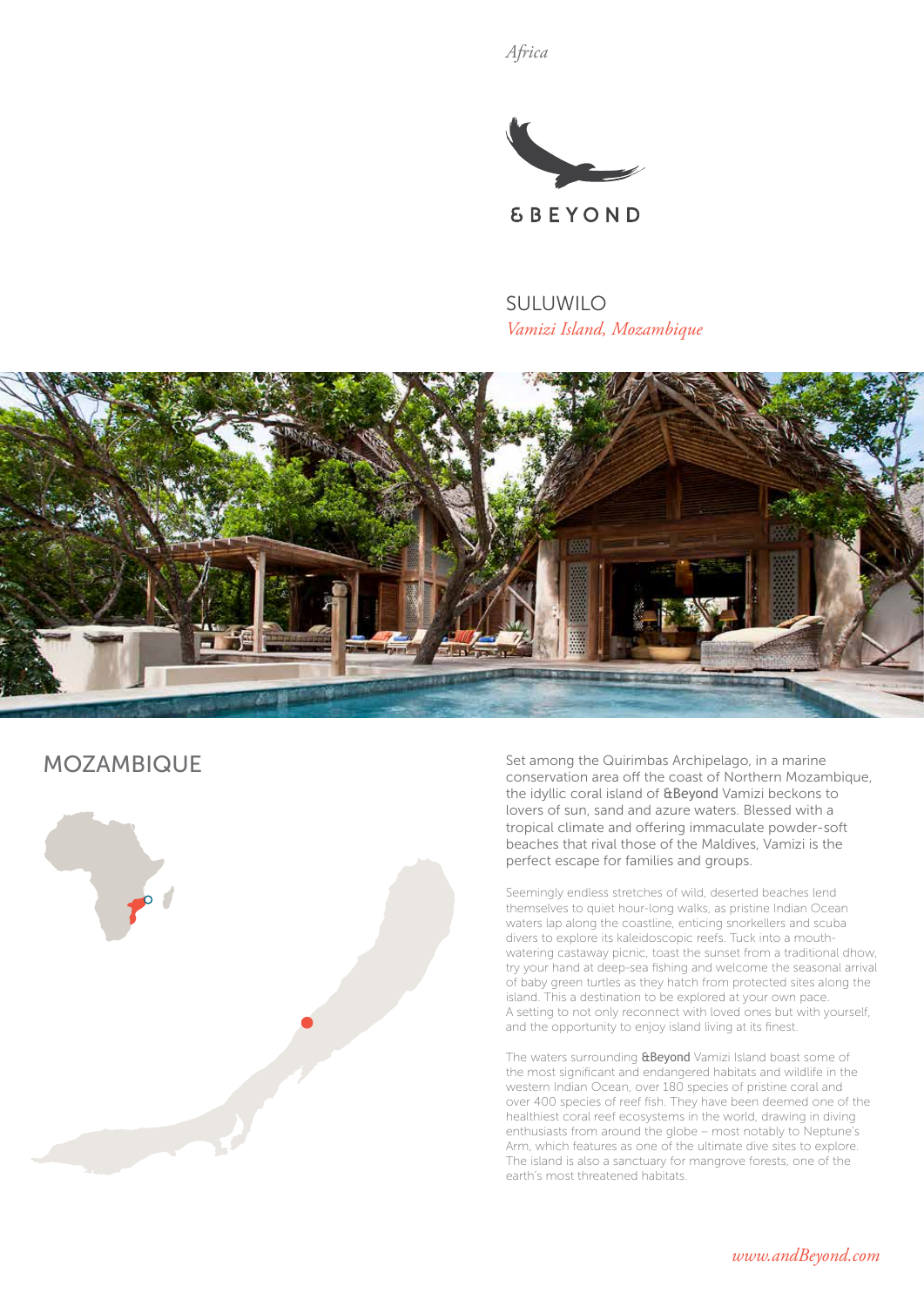



Meaning "forest weaver" in Kimwani, the luxurious &Beyond Vamizi Suluwilo offers a spectacular blend of Arabic influences and contemporary finishes. Sweeping palmthatched roofs draw inspiration from the sails of a traditional dhow, carefully angled to catch the cool sea breeze. A sunken Arabic courtyard offers cosy nooks for quiet moments of reflection, while a "lookout" tower provides the ideal setting for refreshing sundowners.

The villa boasts four beautifully adorned ensuite rooms and a children's room with bunkbeds and an adjoining childminder's room. The master bedroom features a small area, with two single beds, for children. A private chef is on hand to create mouthwatering favourites, served in the spacious dining room or private beach sala, whilst a sparkling swimming pool offers an alternative to the azure waters right on the villa's doorstep. Apart from the extraordinary adventures available on the island, children can enjoy an entertainment room complete with satellite television, table-tennis and board games.

## AT A GLANCE

- Four ensuite bedrooms
- Two children's rooms
- One childminder's room
- A private beach sala
- Sparkling swimming pool
- Entertainment room with satellite television and games
- Butler and villa host
- Local chef and housekeeper
- Tower area

#### WHAT SETS US APART

- Natural luxury
- Direct beach access
- Beautiful beach walks
- Outstanding marine life
- Excellent snorkelling and scuba diving destination
- A range of idyllic beach adventures
- Nesting and breeding site of green sea turtles (seasonal)

#### **ACTIVITIES**

- Scuba diving
- Whale watching (seasonal)
- Kayaking
- Traditional dhow cruises
- Sailing
- Castaway picnics
- Guided nature walks
- Local community visits
- Deep-sea fishing, ethical
- spear-fishing, fly-fishing • Private in-room yoga sessions (subject to
- availability)
- In-room spa treatments
- Seasonal turtle nesting and hatching excursions

## **ACCESS**

• International scheduled flights to Pemba International Airport (POL) from Johannesburg, Nairobi and Dar es Salaam. This is followed by a one hour connection on a charter flight, aboard a mono-propeller plane to the Vamizi airstrip. Upon landing, guests will be collected by their personal chauffer for a 30 minute scenic drive to their villa.

*"Such a beautiful island, I have never been to such a relaxing place that has such natural unspoiled beauty. Thank you all for what will always be such a wonderful memory."*

*&Beyond Vamizi Island guest book*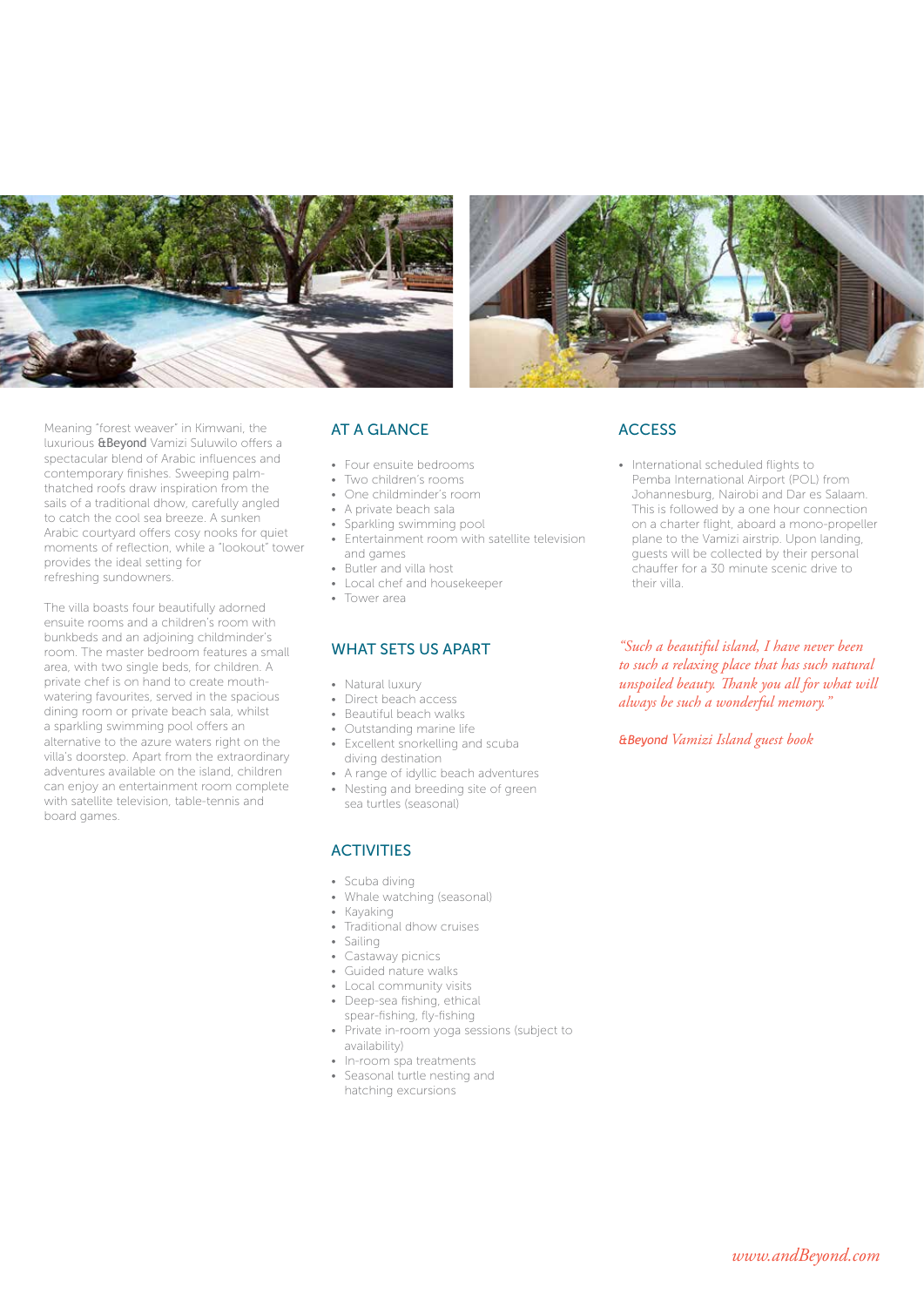







## TABLE OF FACTS

| NUMBER OF ROOMS         | 5 (4 adult ensuite rooms,<br>1 children's rooms)                  |
|-------------------------|-------------------------------------------------------------------|
| <b>MAXIMUM GUESTS</b>   | 12 quests - 8 Adults and<br>4 children (10 adults on request)     |
| CHILDREN                | Children are welcome                                              |
| CHILDMINDING            | Arranged on request<br>(additional cost)                          |
| <b>TRIPLES</b>          | 2                                                                 |
| <b>TWIN BEDS</b>        | All convertible to double, except<br>bunkbeds in children's rooms |
| <b>OVERHEAD FANS</b>    | Yes                                                               |
| <b>MOSQUITO NETS</b>    | Yes                                                               |
| <b>BATH</b>             | Yes                                                               |
| <b>INDOOR SHOWER</b>    | Yes                                                               |
| <b>OUTDOOR SHOWER</b>   | Yes                                                               |
| SEPARATE W.C.           | Yes                                                               |
| <b>IN-ROOM SAFE</b>     | Yes                                                               |
| TFI FPHONE              | No                                                                |
| HAIRDRYFR               | Yes                                                               |
| <b>LAUNDRY INCLUDED</b> | Yes                                                               |
| WHEEL CHAIR ACCESS      | No                                                                |
| CHECK IN / CHECK OUT    | Flexible, depending on arrival<br>and departure times             |
| <b>KOSHER FOOD</b>      | $N_{\Omega}$                                                      |
| <b>POWER</b>            | 24 hours (50% solar.<br>50% diesel generator)                     |
| <b>INTERNET ACCESS</b>  | Wi-Fi throughout villa                                            |

| PRIVATE BEACH DINNERS            | Yes                                                                                                                                                                                                                                        |
|----------------------------------|--------------------------------------------------------------------------------------------------------------------------------------------------------------------------------------------------------------------------------------------|
| <b>CREDIT CARDS</b>              | Visa, MasterCard                                                                                                                                                                                                                           |
| MASSAGE / HEALTH TREATMENTS      | In-room treatments                                                                                                                                                                                                                         |
| <b><i>EXERCISE EQUIPMENT</i></b> | Not available                                                                                                                                                                                                                              |
| WFATHER                          | Mozambique's hot weather lasts<br>from October to February, while<br>the winter months from June to<br>August are fine and warm                                                                                                            |
| RAINFALL                         | Rainfall usually occurs between<br>November and March and peaks<br>in January and February. Rain is<br>mostly in the form of<br>afternoon storms                                                                                           |
| TEMPERATURE                      | Average daytime temperatures<br>are 25 - 36 °C (77 - 93 °F)<br>in summer and $21 - 32^{\circ}$ C<br>(70 - 80°F) in winter. Water<br>temperature ranges from<br>26 - 31°C (79 - 88°F) in summer<br>and 21 - 28 °C (70 - 82 °F) in<br>winter |
| <b>BEST TIME TO TRAVEL</b>       | All year round                                                                                                                                                                                                                             |
| <b>MAI ARIA</b>                  | The island is situated in a malaria<br>area and necessary precautions<br>should be taken                                                                                                                                                   |
| <b>AIRSTRIP</b>                  | Yes                                                                                                                                                                                                                                        |
| <b>GPS COORDINATES</b>           | S 11º 01' 42.5"<br>F 40° 36' 31.5"                                                                                                                                                                                                         |
| VILLA CLOSURE                    | Open year round                                                                                                                                                                                                                            |

## **NOTE**

- Please note that park fees and government charges may apply. Speak to your travel consultant for more details.
- Drones are not permitted at **&Beyond** reserves, lodges and villas.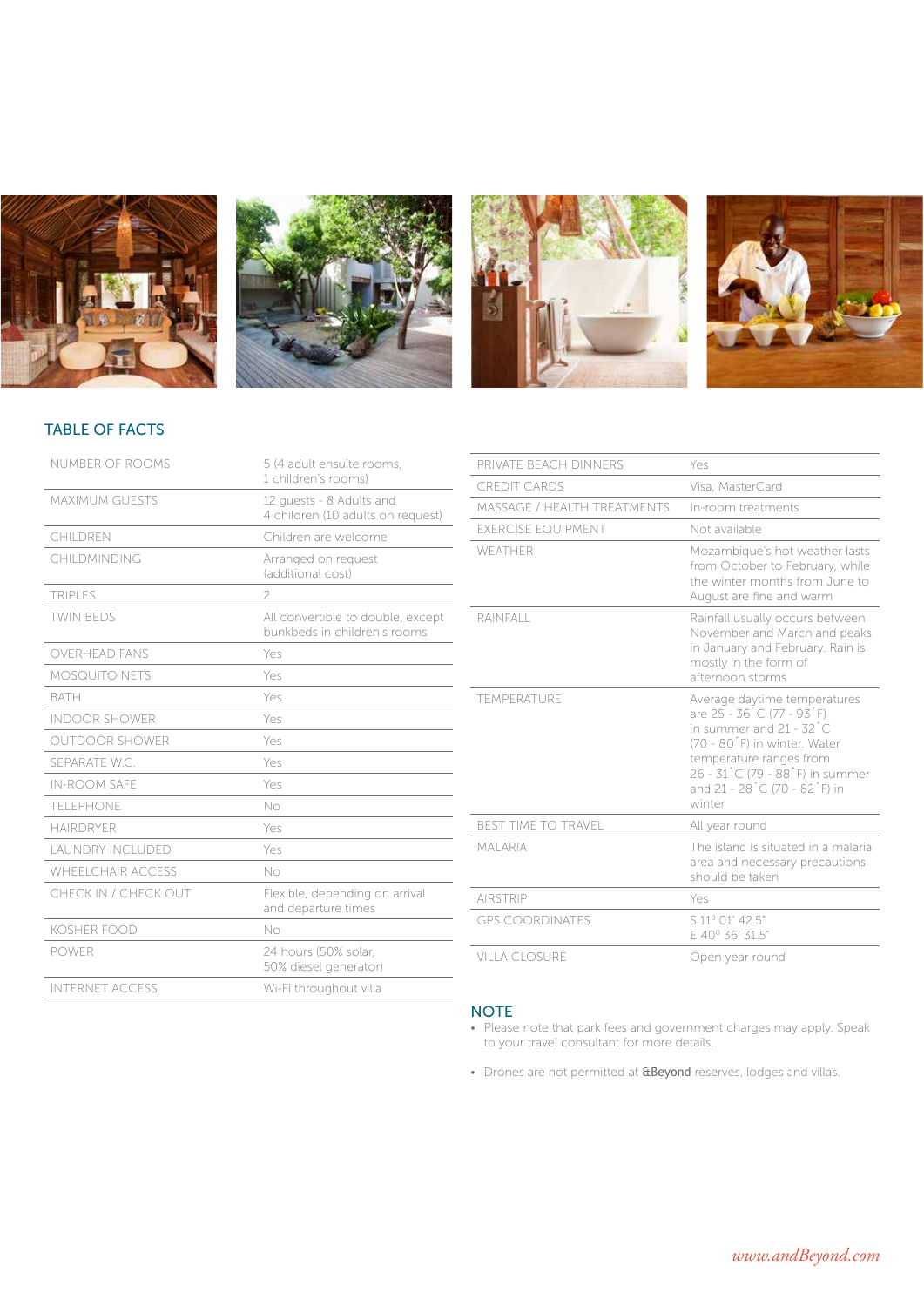## Villa Plan Ground Floor



BEACH